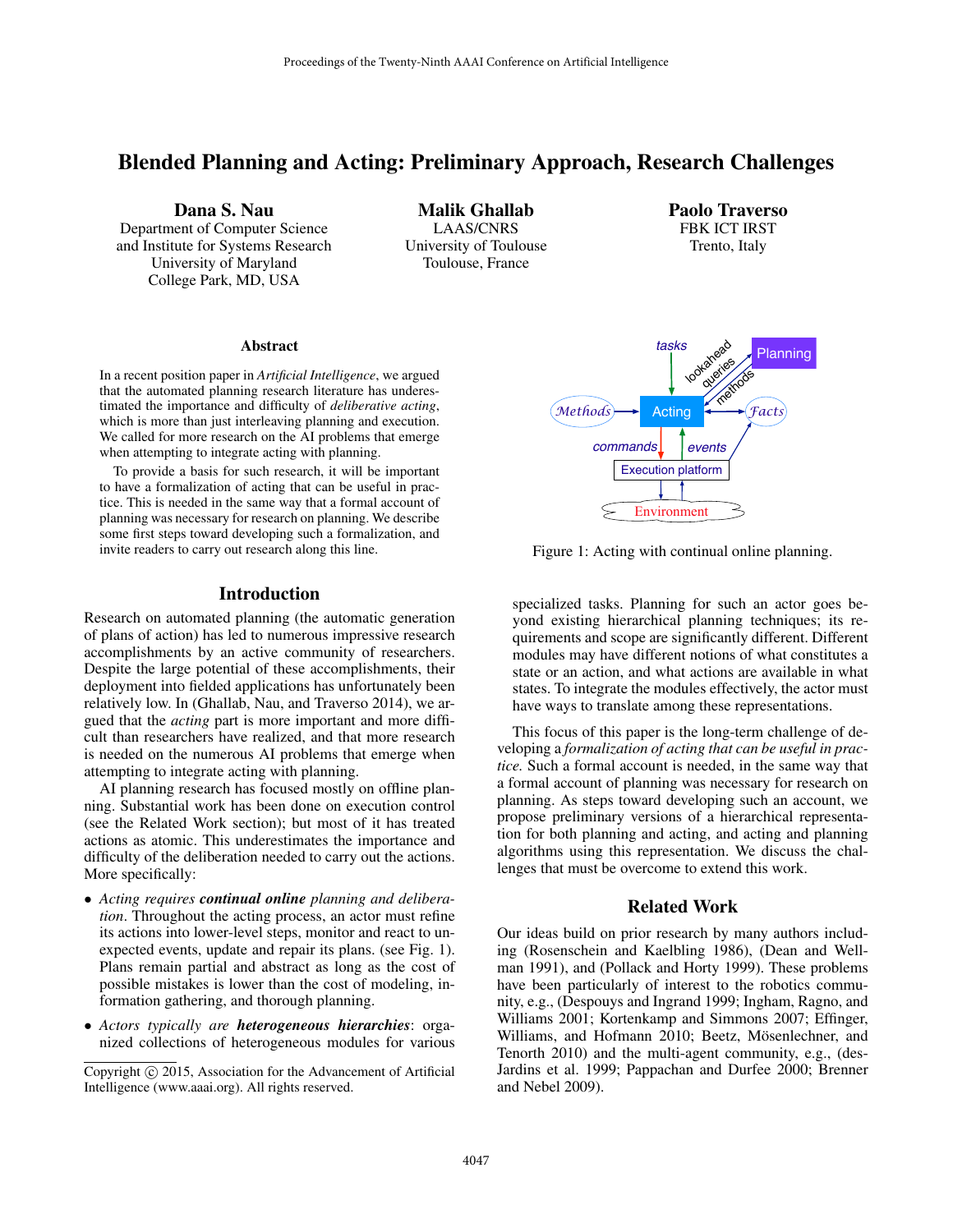

Figure 2: Tasks and actions for a service robot.

Starting with the early Planex (Fikes 1971), many systems considered planning primitives as directly executable; they focused on their execution control and monitoring. The lack of robustness of these systems was addressed by several approaches for specifying operational models of actions and for using these models to refine actions into lower level commands. Various representation have been proposed, such as procedures (e.g., RAP (Firby 1987), PRS (Ingrand et al. 1996), TCA (Simmons 1992), TDL (Simmons and Apfelbaum 1998)) transformation rules (e.g., XFRM (Beetz and McDermott 1994)), situation calculus (e.g., GOLEX (Hähnel, Burgard, and Lakemeyer 1998)), Petri nets and automata (PLEXIL (Verma et al. 2005), SMACH (Bohren et al. 2011), or (Wang et al. 1991; Barbier et al. 2006; Ziparo et al. 2011)). In some of these system, execution control is interleaved with planning (Löhr et al. 2012), including within a receding horizon framework (Garcia, Prett, and Morari 1989). Most of these systems introduce a separate knowledge representation between planning and acting; they have a clear separation between a planning stage and an acting stage, even when the two are interleaved.<sup>1</sup>

To the best of our knowledge, none of these systems addresses our objectives of a uniform framework for deliberation at the acting level, including planning, through a hierarchy of state and action spaces.

## Motivating Example

To illustrate some of the key problems, consider a versatile service robot working in an indoor environment such as a house or a store. The task is to fetch packages as they arrive, and bring them to the addressee. In Fig. 2, the boxes represent actions, and the red and green arrows denote refinement of abstract actions into collections of less-abstract actions.

Where there are dashed green lines, the action refinement could be done quite easily by a conventional planning algorithm. The action to be refined (e.g., "take o7 to room23") can be taken as the goal of the planning problem. To synthesize the sequence of actions ("take o7", "go to room23", "deposit o7"), most planning algorithms use descriptive action models (e.g., classical precondition-and-effects models) that describe *what* the action do, without describing *how* those actions will be carried out. But this does not mean that the robot would do that part of its deliberation offline, because the robot may not know until runtime what object should be taken where. For example, the addressee may want some objects to be left in his/her office and others to be delivered to him/her personally—and in the latter case, the robot needs to find out whether the addressee is currently in the office or somewhere else.

Where there are solid red lines, action refinement can more easily be performed using an **operational** model, which is basically a program telling *how* to perform action under certain circumstances. For example, near the bottom of the figure, opening the door depends on whether the door slides or turns, whether it opens to the right or to the left, whether it opens toward or away from the robot, what type of handle it has, etc. The robot will not learn this information until it goes to the door and looks at it; and it may not learn some other relevant information (e.g., whether the door is locked, whether it is jammed, whether it has a broken hinge) until it tries to open the door.

In a *closed* world where all of the possible effects of each action are known in advance, may be possible (at least in principle) for the robot to construct an offline plan for opening a door, using conventional techniques for planning in nondeterministic environments. But such an approach is difficult if the environment is dynamically changing and isn't pre-engineered to conform to the robot's needs; and it may not work at all if the action models or the models of exogenous events are incomplete.

The solid blue lines represent communications among interacting concurrent actions. For example, once the robot has turned the doorknob, it needs to simultaneously maintain the doorknob's turned position and pull backward to open the door, with continual monitoring to modify the actions in real time, to ensure that they are carried out correctly and have the desired effects. Descriptive action models are insufficient for this: the robot needs to synthesize the process and the interaction protocol. In some cases, this could be done by the automated synthesis of control automata which takes into account uncertainty and the interleaving of the execution of different processes at run-time (see, e.g., (Bertoli, Pistore, and Traverso 2010; Bucchiarone et al. 2013)). In other cases (e.g., the top-level decomposition in the figure), it would be more practical for

<sup>1</sup> Space limitation precludes a full discussion of the state of the art, more can be found in the survey of (Ingrand and Ghallab 2015).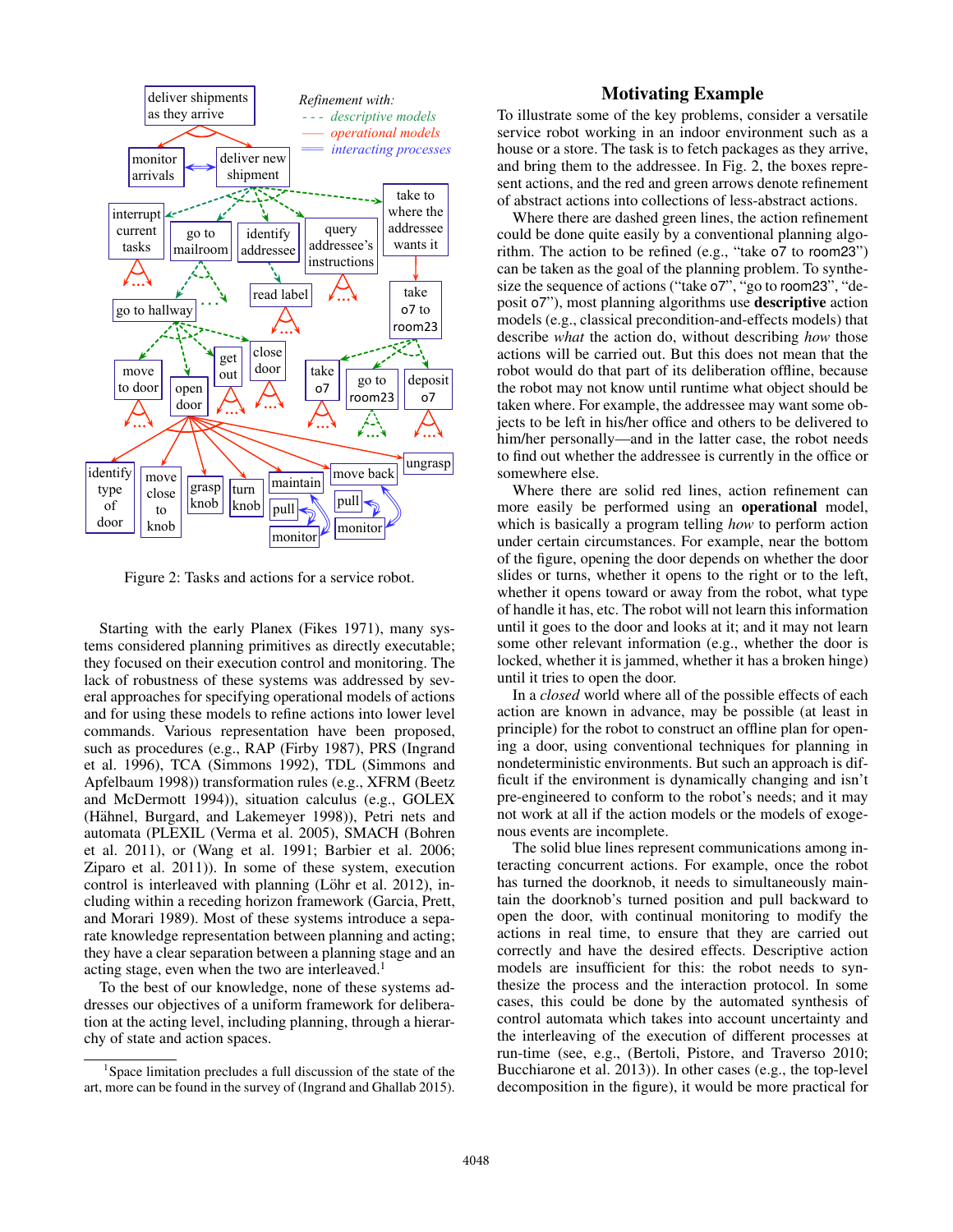```
method m-opendoor(r, d, l, o)task: opendoor(r, d)pre: \operatorname{loc}(r) = l \wedge \operatorname{adjacent}(l, d) \wedge \operatorname{handle}(d, o)body: while \negreachable(r, o) do
 move-closer(r, o)start-monitor-status(r, d)if door-status(d)=closed then
     unlatch(r, d)throw-wide(r, d)end-monitor-status(r, d)
```
Figure 3: A refinement method for the "open door" task in Fig. 2. The "pre" line gives the method's preconditions, and the body is a simple program to generate a task refinement.

a human to write a program in advance.

## Unifying Descriptive and Operational Models

From the previous section, we discussed two kinds of action models: descriptive models like those used by in offline planning systems, and operational models like those used in reactive systems such as PRS (Ingrand et al. 1996)). If a single knowledge representation could be used for both, this would make it easier to specify and maintain consistency between the actor's reasoning and the planner's reasoning, thus making it more likely that planners will accurately predict the effects of actions and plans.

As a first step in this direction, we propose a *refinement method* representation. The refinement methods would be similar both to PRS procedures (Ingrand et al. 1996) and to SHOP's task-decomposition methods (Nau et al. 1999). As a suggestion of what such a representation might look like, let us say that a refinement method is a triple

$$
m = (role, precondition, body)
$$

that specifies a way to accomplish a *role* (which may be a task, event, or goal) by executing a simple program given in the method's *body*. For example, Fig. 3 gives a method for the opendoor task in Fig. 2. The steps in the body include control structures ("while" and "if"), commands to the execution platform, and tasks to be further refined.

If defined correctly, such a representation would ease the consistency problems mentioned above, because the same refinement methods could be used in both acting and planning algorithms. The next two sections outline what such algorithms might look like.

Research challenges. Developing such a representation as well as the planning and acting algorithms to use it—will present several research challenges. For example:

• Heterogenous hierarchy. A hierarchically organized actor may use different state spaces and action spaces in different parts of its hierarchy. For example, in Fig. 2, room23 is an abstract entity that, at a lower level of the hierarchy, may correspond to a large set of possible configuration coordinates for the robot. A principled way

is needed to compute mappings between lower-level information such as these configuration coordinates, and higher-level abstract entities such as room23. Research is needed on what kinds of mathematical and computational properties these mappings should satisfy, and how to incorporate these mappings into acting and planning algorithms.

• Time. Research is needed on how to generalize refinement methods over temporally qualified assertions, actions and tasks—and how to develop temporal planning and acting algorithms for such methods. Temporal Plan Networks of the RMPL system (Williams and Abramson 2001) offer an approach which extends temporal networks with symbolic constraints and decision nodes. Deliberation in such a system is finding a path in the explicit network that meets the local constraints, taking into account choices (Conrad, Shah, and Williams 2009) and possible error recovery (Effinger, Williams, and Hofmann 2010). More work for the synthesis of these networks from descriptive and operational specifications is needed.

#### Acting with Refinement Methods

The Refinement Acting Engine (RAE) in Fig. 4 is our first attempt at a formalism for acting, using refinement methods as operational models of actions. RAE is inspired by and formalizes the PRS system (Ingrand et al. 1996). It takes as input a stream of tasks to perform (which may come from a planner, a user, or RAE itself as updates of its own reasoning state). It delivers commands to the execution platform as required by the context given by a set of facts reflecting the perceived state of the world.

For each task  $\tau$  in the input stream, RAE selects a relevant method  $m$  and creates a LIFO stack to keep track of how the refinement is progressing. If  $m$  fails, RAE will try a currently applicable alternative method that it has not already tried. This differs from backtracking, because since RAE may have executed actions while refining  $m$ .

Progressing in a stack  $\sigma$  means advancing sequentially by *one* step in the body of the topmost method. If this step is a command, RAE sends it to the execution platform; if the step is a task, RAE selects a relevant method and put it at the top of  $\sigma$ ; if the step is to exit from m, RAE removes m from  $\sigma$  (and removes the stack completely if this makes  $\sigma$  empty).

While RAE is advancing on a stack, other tasks may appear in its input stream and require attention. Thus RAE will need to interleave the processing of all stacks.

In summary, the idea is for RAE to maintain a separate stack for each external task or event it reads in its input stream, and progress the stacks concurrently.

Research challenges. RAE is a simple refinement formalism for acting; additional work is needed to complete the formalism. In addition to the challenges mentioned in the previous section, here are some additional ones:

• The use of concurrent actions and concurrent tasks in RAE presents potential conflict issues (e.g., resource sharing). Currently, the only way to resolve such issues in RAE is to incorporate *ad hoc* fixes in the definitions of the methods.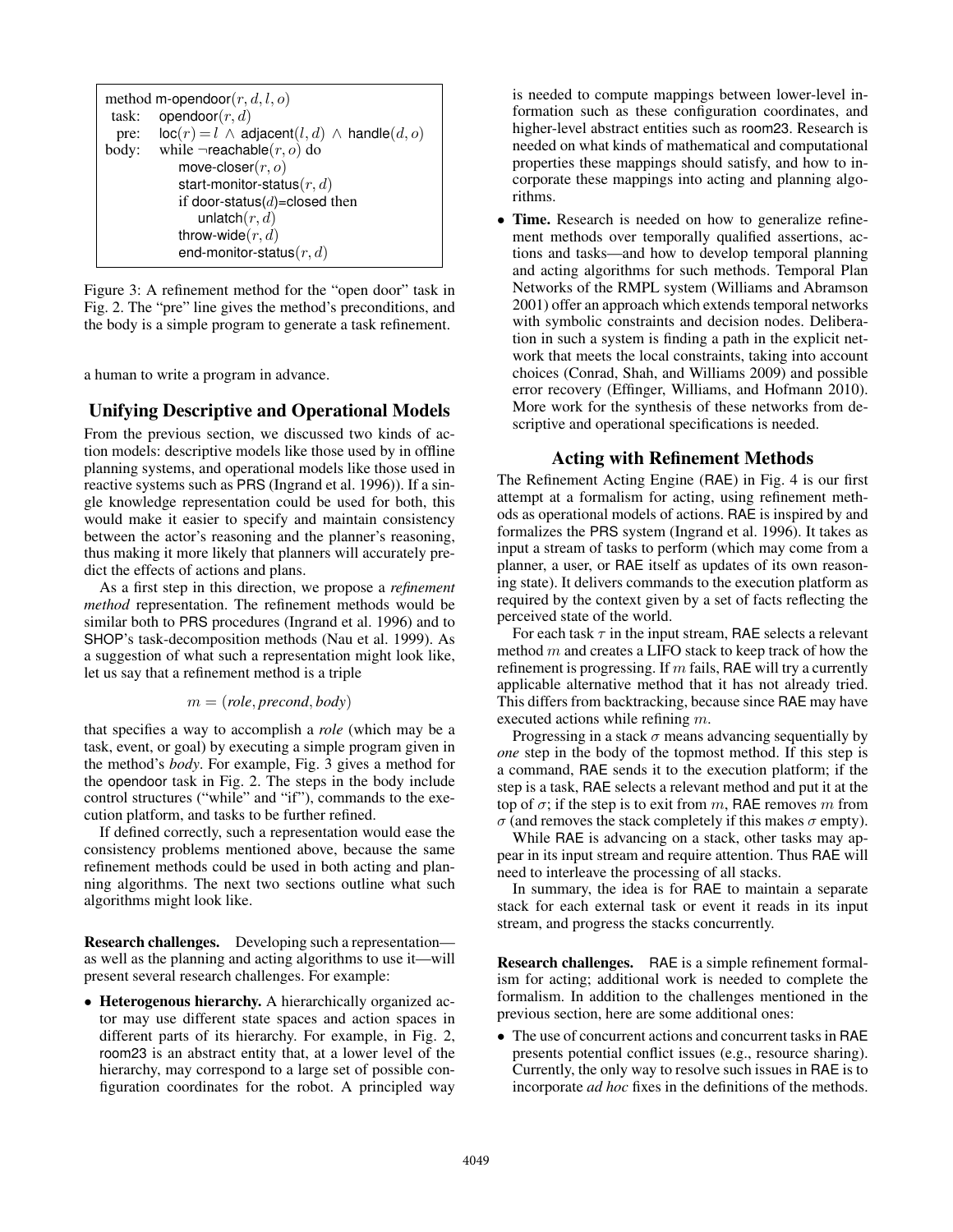Figure 4: Simplified version of RAE

Rather than requiring the designer to do this, formal tools are needed that will be analogous to the ones for program verification.

• Research is needed on how to acquire operational models of actions and methods. Some promising approaches include combining high level specifications with learning techniques (reinforcement and/or learning from demonstration), and partial programming techniques (Andre and Russell 2002; Simpkins et al. 2008).

### Planning with Refinement Methods

For our initial version of a refinement-method planning algorithm, the basic idea is to simulate the effects of RAE's possible choices, to see which ones are likely to be best. Such a *refinement-simulation planner* will have several similarities to the SHOP algorithm (Nau et al. 1999), but also some significant differences. The biggest one is that in SHOP's methods, the method's body was a list of tasks and actions. In a refinement method, the method's body is a program that *generates* tasks and actions. The planner will need to simulate this program's execution. Each time a task is generated, the planner will need to refine that task; and each time a primitive command is generated, the planner will need to predict (perhaps with a precondition-and-effect model, perhaps in some other way) what the command will do.

Research challenges. All of the challenges discussed earlier also arise in planning. Here are some additional ones.

• Planning over programs. In our proposed formalism, the body of a method is a simple program, and our proposed refinement-simulation planner just simulates the execution of the program. There are many cases where such an approach will be inadequate, and where it will be necessary to reason about the programs themselves as a planning activity. Reasoning about programs is very hard computationally, and will be infeasible unless some restrictions are placed on the programs. In some cases, this could be done by restricting the programs to be control automata, as in (Bertoli, Pistore, and Traverso 2010; Bucchiarone et al. 2013). Generalizing this approach, and incorporating similar reasoning into a method-decomposition framework, will be significant research challenges.

• Depth-first versus layered planning. Rather than a refinement-planning algorithm that works in a depth-first manner, like SHOP, a different approach is to use a layered algorithm like the one in (Marthi, Russell, and Wolfe 2008). That would have some appealing theoretical properties, but the "angelic nondeterminism" technique used in their work requires a way to produce information (bounds on sets of states, and costs of reaching those states) that seems difficult to achieve in practice. Research is needed on how to overcome this problem.

# Blended Acting and Planning

The primary reason for doing planning during acting is to help the actor make informed choices. A preliminary solution to this would be to interleave planning and acting, e.g., by having RAE use a planning algorithm to choose which method to use for a task.

Research challenge: For a more thorough blend of planning and acting, the situation is somewhat different; there will be a need to integrate planning into the RAE algorithm itself. What such a blend will look like, we're not sure. This is still purely a "blue sky" idea.

Furthermore, it is worth noting that several of the research challenges that we discussed earlier are more general than *just* planning or *just* acting, and apply to the entire topic of blended planning and acting. These include, for example, the temporal aspects, learning, and verification.

#### Conclusion

In (Ghallab, Nau, and Traverso 2014) we described the need for research on the design and development of *actors*, as opposed to *planners*, *executors* or other *enablers* that an actor may use to perform its activities. In the current paper we have focused on a key challenge: the discrepancy between the descriptive action models needed for planning, and the operational action models needed for acting.

To address this challenge, we advocate developing a unified hierarchical representation for tasks and actions, that can be used both for planning and for acting (this view will be more extensively developed in our forthcoming book (Ghallab, Nau, and Traverso 2015)). We have outlined what such a representation might be like, and how one might build algorithms that use it for concurrent acting and planning. We have pointed out many places where research is needed to make such an approach successful.

We hope this paper will encourage readers to carry out research on these topics. We are optimistic that such research will provide a solid foundation for development of highly capable actors for a variety of applications.

Acknowledgments. This work was supported in part by EU FP7 SAPHARI grant ICT-287513, ARO grant W911NF1210471, and ONR grants N000141210430 and N000141310597. The information in this paper does not necessarily reflect the position or policy of the funders.